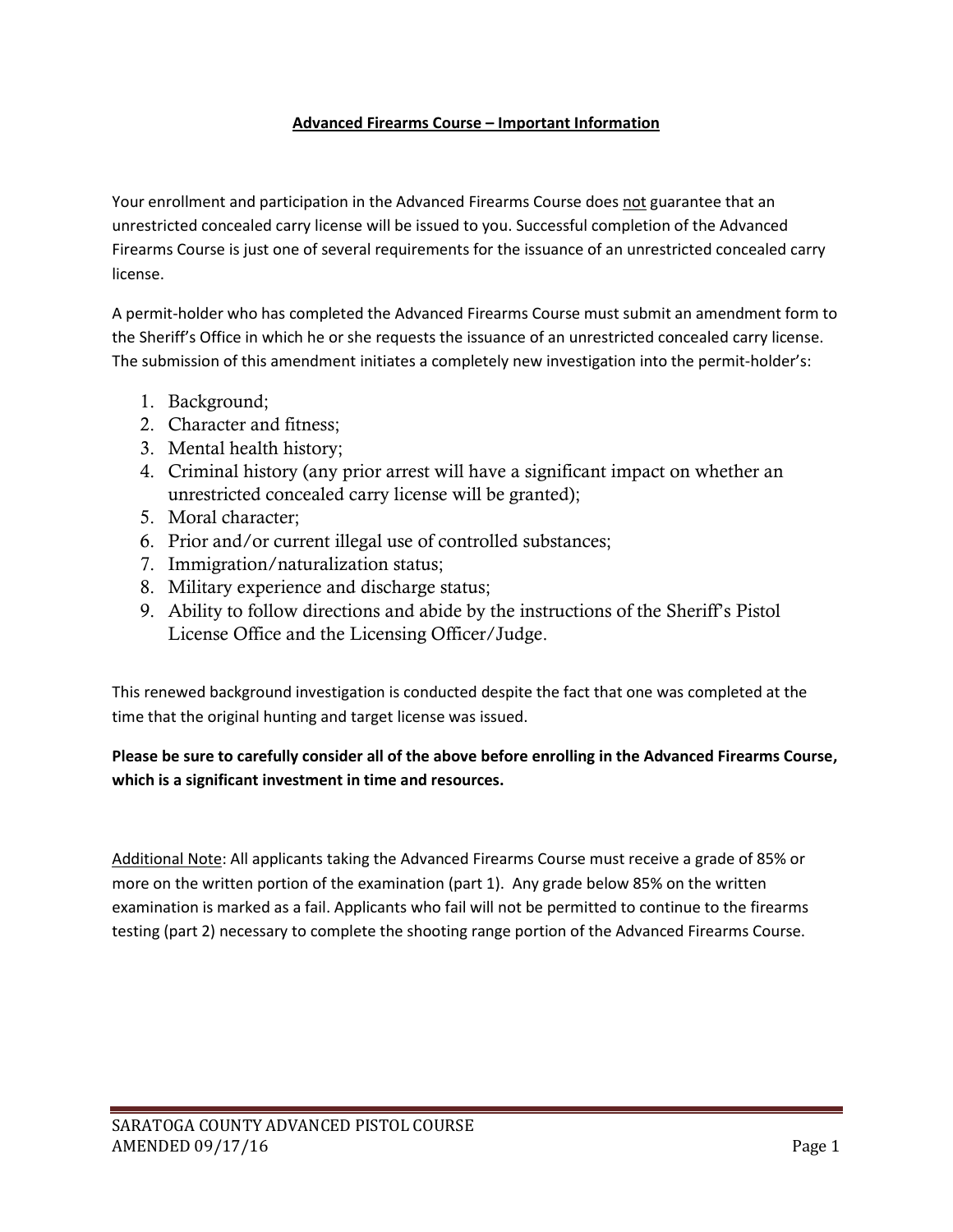# **SARATOGA COUNTY ADVANCED FIREARM COURSE FOR AN UNRESTRICTED PISTOL LICENSE INFORMATION SHEET**

An advanced training course has been developed in Saratoga County that will be a prerequisite for obtaining an unrestricted concealed-carry pistol license. Registration for this course, minimum proficiency requirements, and other important information are provided herein:

# **I. COURSE REGISTRATION INFORMATION**

- **\*** Pre-registration and payment for the course is required. The course fee of \$200 must be submitted at the time of course registration to one of the listed certified instructors authorized by Saratoga County. The applicant will forfeit the fee if he or she fails to appear for the course.
- **\*** All applicants *MUST* have a valid "Hunting/Target" pistol license for at least 1 year prior to applying for this course**.**
- **\*** The applicant must present their valid pistol license and a photocopy of the license to the instructor when he/she arrives to attend the course.
- **\*** If a course participant is unsuccessful in showing firearm proficiency during the required qualification of live-fire he or she may reapply after 90 days. *There will be a \$50.00 administrative fee charged to reapply.*

# **II. GENERAL COURSE INFORMATION AND REQUIREMENTS**

- \* The course will last a minimum of 8 hours and consist of (1) classroom instruction in the law; (2) best practices of safe handling, firing, storage, and maintenance of firearms; and (3) live-fire qualification. Students must attend the *ENTIRE* class to qualify.
- **\*** Enrollment of the class is limited to 15 students. Participants must take and pass the written examination consisting of 32 multiple choice and true/false questions. Students must score at least 85% in order to pass the written examination.
- **\*** Participants must also pass the live-fire qualification course on the range and score at least 85% on this course.
- **\*** Applicants must show they can safely operate, handle, and store their firearm at all times during their course participation. Any participant who fails to follow the best practices of firearm safety or otherwise acts in an unsafe manner will be summarily dismissed from the course without any refund of their \$200 application fee.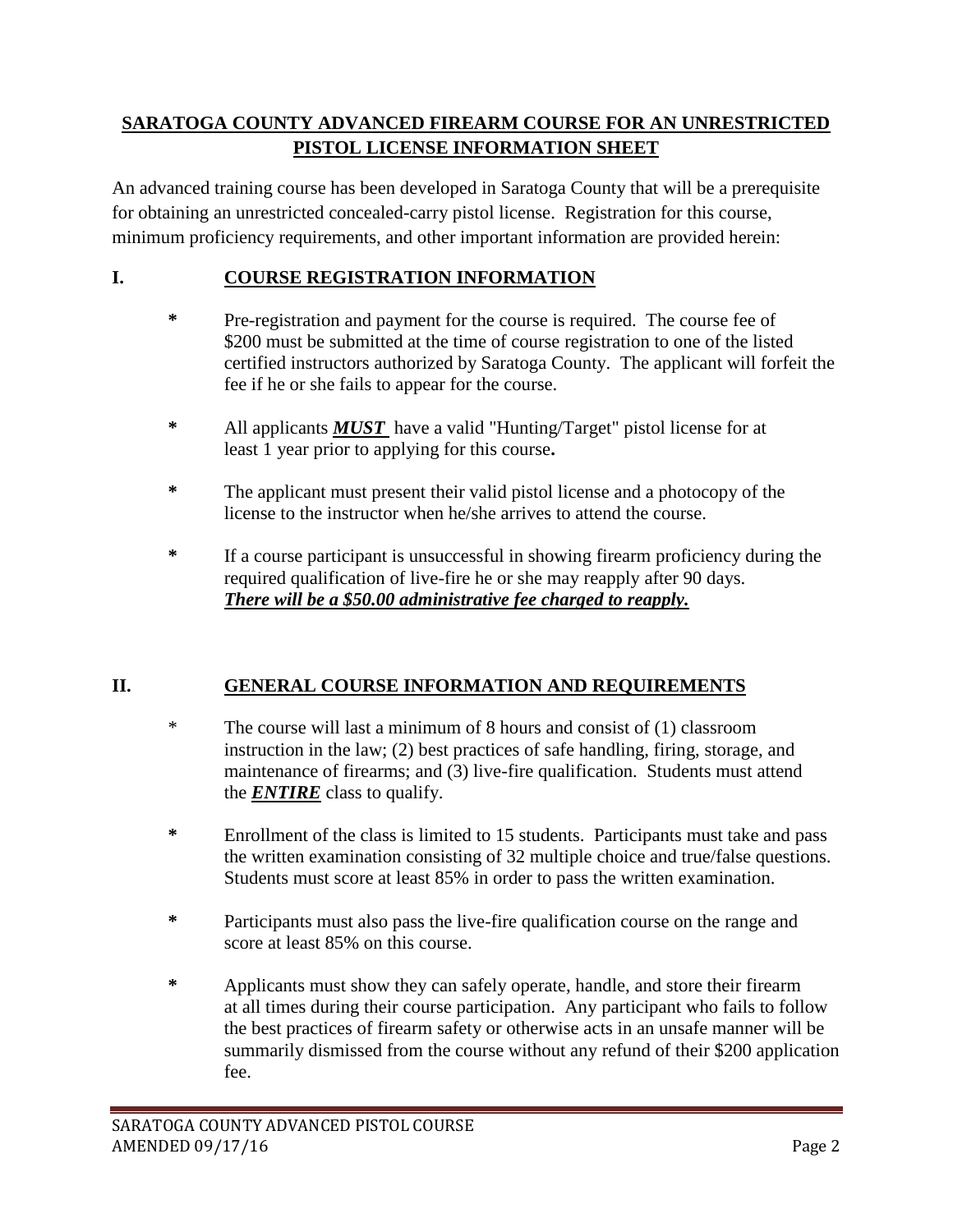## **GENERAL COURSE INFORMATION AND REQUIREMENTS (Continued)**

- **\*** It is recommended that each applicant engage in substantial practice in the safe handling and firing of his or her firearm before registering for this course. Class instruction alone on safe and proficient ways to use a firearm may be insufficient for the applicant to properly prepare to pass the live-fire component of this course.
- **\*** If a course participant is unsuccessful in passing *EITHER* the written or live-fire portion of the course he or she will be required to retake the failed portion of the course no sooner than 90 days from the original course date. The \$50.00 administrative fee to reapply will be charged.
- **\*** If the participant fails to retake the shooting portion of the course between 90 and 180 days from the date of the original course he or she will be required to reapply for the entire course at which time the full-cost of the course will be charged.
- **\*** The lead instructor will award certificates of completion to each participant who successfully completes the course. A copy of the certificate must be presented with the applicant's *Firearms Amendment* application for an unrestricted concealed-carry pistol license.
- **\*** Certificates remain valid for up to 6 months from the date of course completion.
- **\*** *SUCCESSFUL COMPLETION OF THIS COURSE DOES NOT GUARANTEE THE ISSUANCE OF AN UNRESTRICTED CONCEALED-CARRY PISTOL LICENSE. THE ISSUANCE OF SUCH A LICENSE IS AT THE SOLE DISCRETION OF THE LICENSING OFFICER.*

## **III. COURSE CURRICULUM**

- **\*** New York State Penal Law provisions including but not limited to the SAFE Act; Article 35 (justification of the use of force); reporting requirements for the theft or loss of a firearm or ammunition; where it is lawful to carry and possess a firearm; and proactive awareness of surroundings, home, and car while carrying a firearm. *Classroom instruction on Penal Law Article 35 must be provided by an attorney licensed to practice in New York State.*
- **\*** Unrestricted concealed-carry requirements such as choosing the correct holster and location of the holster on your person.
- **\*** The safe operation and handling of your firearm including discussion on cartridge components and types of cartridges, malfunctioning ammunition, shooting stances, sight alignment, and drawing from the holster.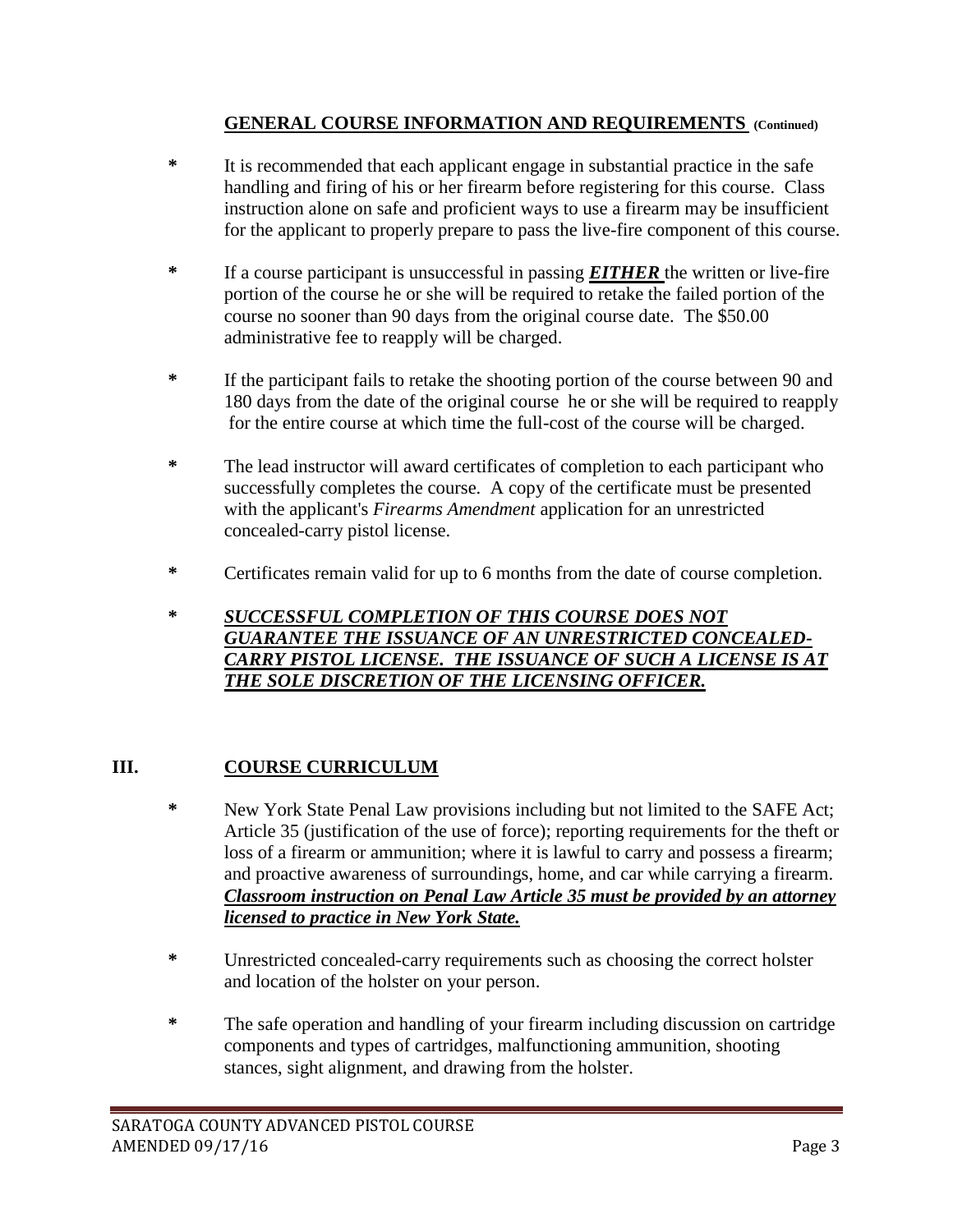## **COURSE CURRICULUM (Continued)**

- **\*** The written examination will follow classroom instruction. The instructor will collect all answer sheets and written test questions from each participant upon completion of the test. Participants may not retain the test questions.
- **\*** *All cell phones will be collected by the instructor at the beginning of the course and returned at its conclusion. Cell phone use during the course is strictly prohibited.*

# **IV. LIVE-FIRE COURSE - GENERAL PROCEDURES**

- **\*** Participants must arrive on the range at the stated time with the properly registered firearm that they intend to use for qualification.
- **\*** Participants must have their firearm unloaded and properly secured in either a suitable hard or soft case. The weapon must be clean and in safe operating condition.
- **\*** Participants are required to have 150 rounds of commercially produced center-fire ammunition. *Rim-fire ammunition is not acceptable.*
- \* Participants are required to use suitable eye and ear protection at all times while on the range without exception.
- **\*** Participants may use any semi-automatic pistol or revolver with a barrel length of 8" or less. *Only center-fire pistols are authorized.*
- **\*** Participants must bring a holster or other carry device (e.g. fanny pack, hand bag) suitable for carrying his or her firearm in a concealed manner.
- **\*** All firearms will be inspected by an instructor to verify that is in proper working order and adheres to the requirements specified herein.
- **\*** Upon instruction from the range officer the participant will approach the firing line and place his or her carry device and unloaded firearm on the table.
- **\*** Participants will not load their firearm until directed to do so by the instructor.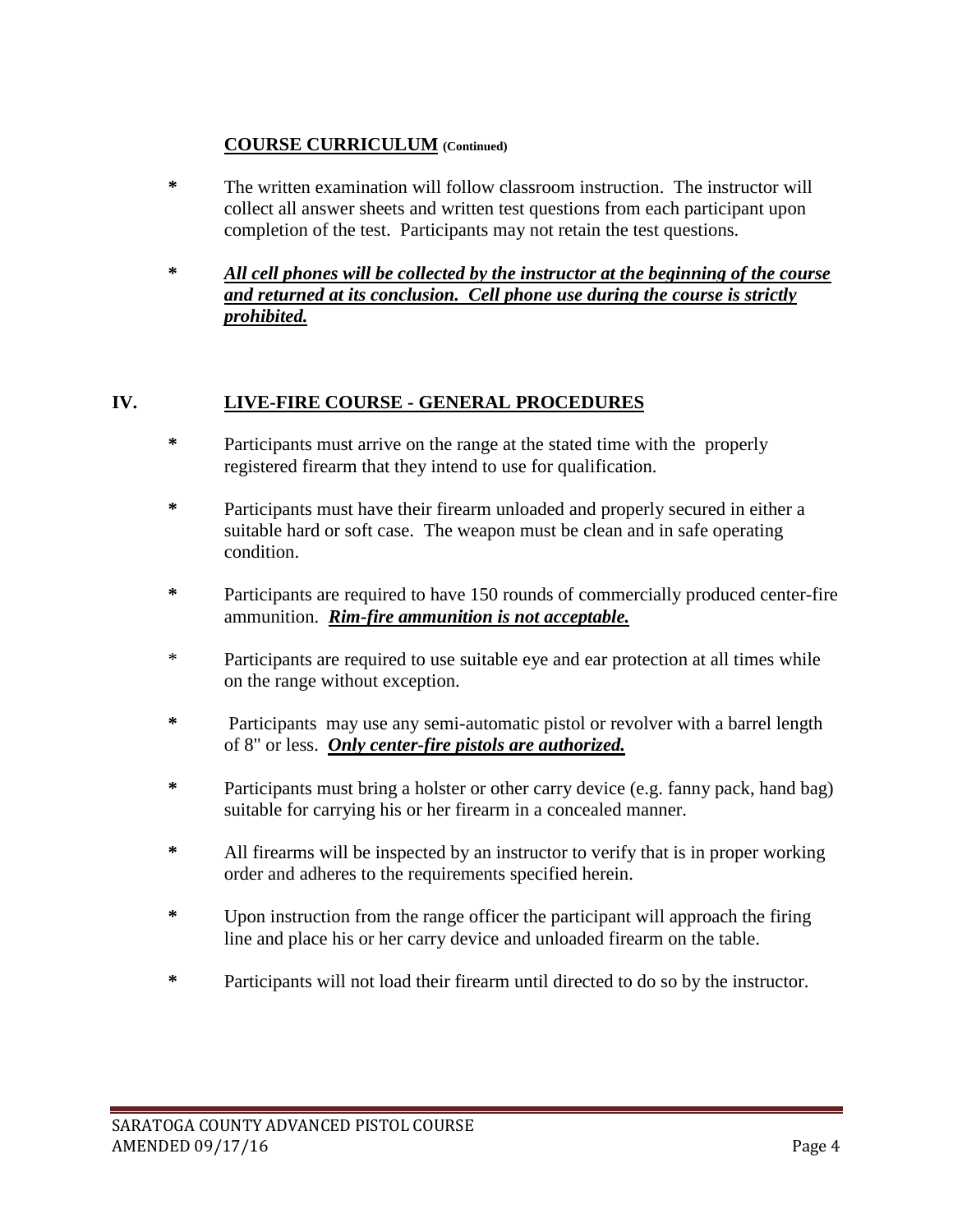## **LIVE-FIRE COURSE - GENERAL PROCEDURES (Continued)**

- **\*** When directed to do so by the instructor the participant will prepare their firearm for live-fire by either loading a magazine (semi-automatics) or speed loader (revolvers).
- **\*** Upon inspection and direction by the instructor the participant will stand at the firing line with their loaded firearm and come to the low-ready position (firearm pointed downrange towards target at 45 degree angle).
- \* Each participant shall be allowed to fire 1 qualification course for practice prior to taking the actual qualification course. The same procedures and course-of-fire as the actual qualification course will be utilized.
- **\*** The qualification course will begin upon the instructor's command. Each participant will have 2 opportunities to achieve a passing score on the live-fire portion of the course.
- **\*** All malfunctions are to be cleared by the participant under the direct supervision of an instructor.
- **\*** No "alibis" are allowed.
- **\*** Upon the "cease fire" command from the instructor the participant will remove the magazine from the firearm and lock the slide to the rear (or open the cylinder and remove any remaining ammunition in the case of a revolver); perform a safety check of the firearm to ensure a safe and unloaded weapon and have its condition as such verified by an instructor; close the slide or cylinder after confirming a safe and unloaded weapon; secure the safe and unloaded weapon in its carrying case or holster; and step away from the line with all equipment.
- **\*** Any participant who witnesses unsafe behavior may call "cease fire" at any time.
- **\*** If both attempts at completing the live-fire course are unsuccessful the participant will be required to retake that portion of the course as described herein.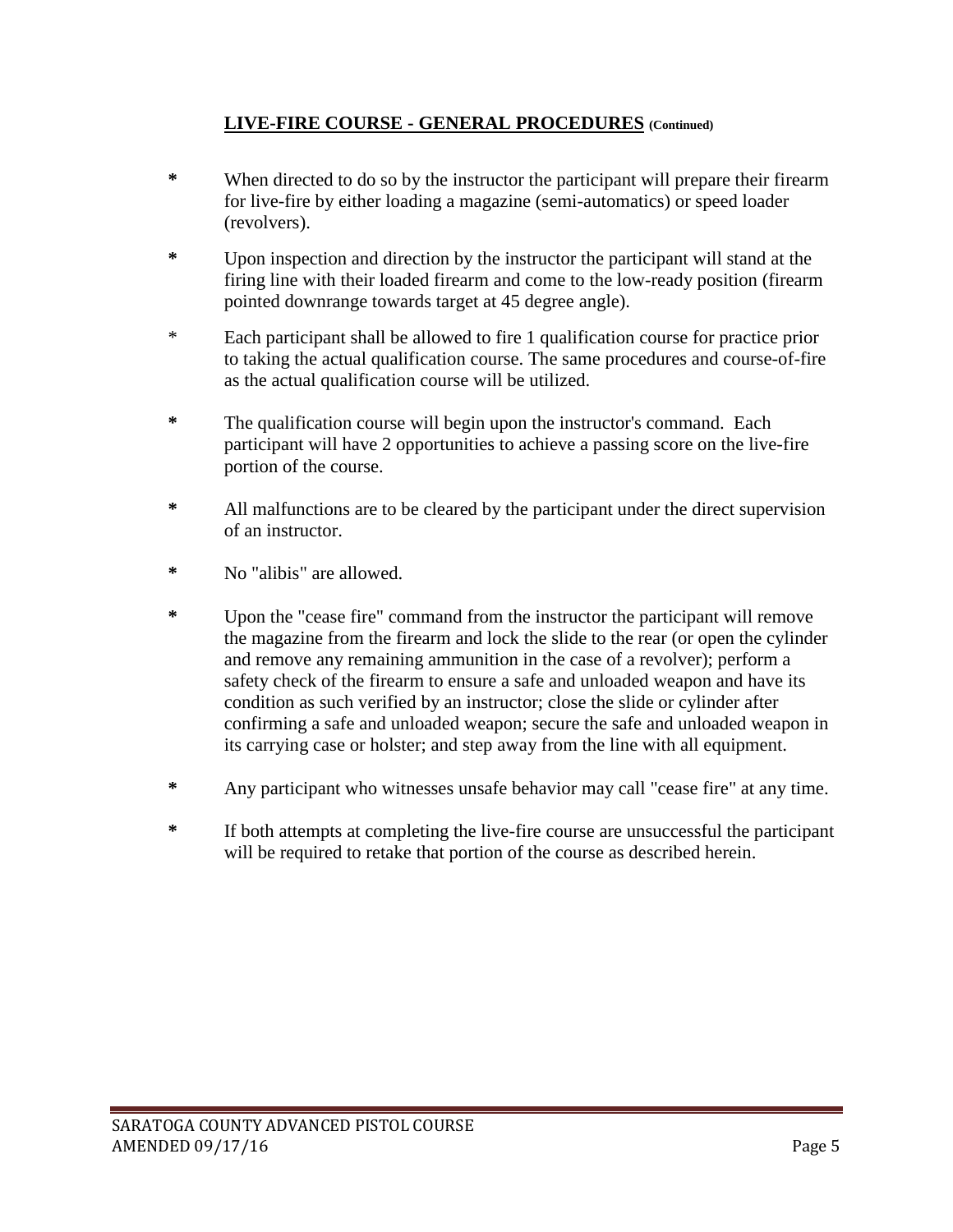#### **V. COURSE OF FIRE**

- **\*** The live-fire portion of the course shall utilize the *NRA AP-1* target and shall be scored utilizing the *NRA Action Shooting Pistol Rules, Section 4.2* (see below).
- \* In the event a participant is unable to fire the specified number of rounds during the time allowed for any portion of the live-fire course he or she will be required to continue to the next course of fire and the number of rounds fired during the previous course of fire and their corresponding scores will be counted at the conclusion of the live-fire course. Failure to fire the prescribed number of rounds in the time allotted for any of the courses-of-fire will not result in the automatic disqualification of a participant.

#### **4. TARGETS**

4.1 Official Targets-In NRA Sanctioned competition, only targets printed by NRA Licensed Manufacturers, bearing the Official Competition target seal will be used. Use of an additional aiming mark or marking is prohibited.

#### OFFICIAL TARGET DIMENSIONS

4.2 Precision Target Events-NRA AP-1 (paper or cardboard). The target will be of the configuration and dimensions described in Fig. 1. Targets may be made of paper or cardboard. All scoring lines will be of low visibility. (Refer to Sec.14 for scoring procedures) The cardboard target must have printed on it the words "NRA AP-1 Official." Cardboard used must have no treating for weather or other purpose.



Ring: 4" diam. = Tie breaker<br>Ring: 8" diam. = 10 points<br>Ring: 12" diam. = 8 points<br>Remainder: = 5 points

 $\begin{array}{l} \hbox{X Ring: 4" diam.} = \hbox{The breaker} \\ \hbox{A Ring: 8" diam.} = \hbox{10 Points} \\ \hbox{B Ring: 12" diam = 8 Points} \end{array}$ C Ring: Remainder = 5 Points Fig. 1-Precision Target, NRA AP-1 (Trademarked as the "Bianchi Target") (Paper or cardboard)



 $\begin{array}{l} \mbox{X Ring: 1.12" diam.} = \mbox{The breaker} \\ \mbox{A Ring: 2.24" diam.} = \mbox{10 Points} \\ \mbox{B Ring: 3.36" diam = 8 Points} \end{array}$  $C$  Ring: Remainder = 5 Points Fig. 2-Precision Target, NRA AP-2 (Paper), reduced. 13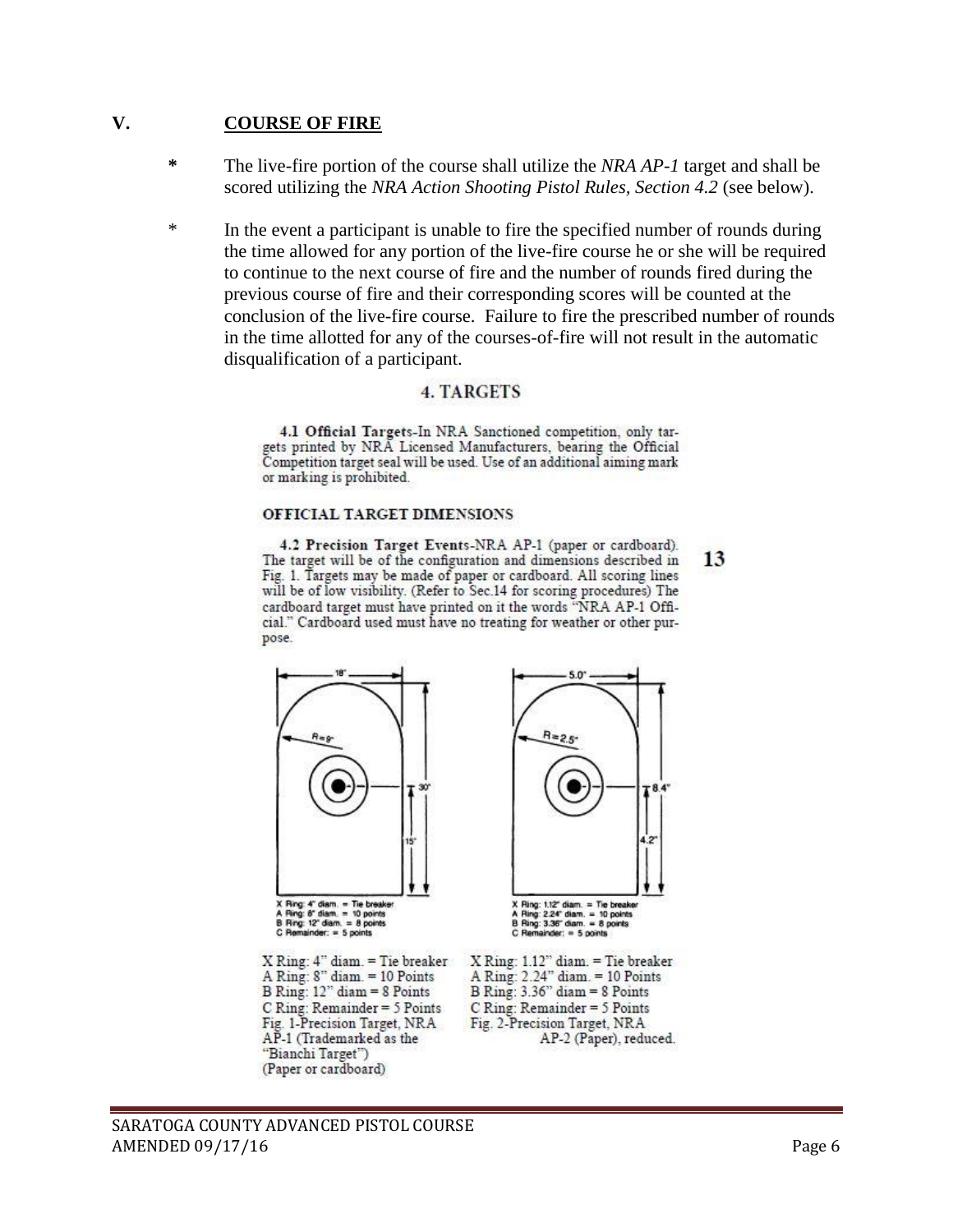#### **COURSE OF FIRE (Continued)**

- \* **Practice Round - 50 rounds (qualification course)**
- **\* Qualification**
- **15 YARD LINE: 8 rounds in 40 seconds with a reload.**
- **10 YARD LINE: 12 rounds in 40 seconds with a reload. \*NOTE\* - For revolver or semi-automatic with 5 round capacity this course of fire will be 12 rounds in 60 seconds with a reload.**
- **7 YARD LINE: Total of 18 rounds fired in 2 phases:**

**PHASE 1: 6 rounds in 2 round increments. \*NOTE\* - For revolver or semi-automatic with 5 round capacity it shall be acceptable to reload to complete this course of fire (e.g. 2 rounds, 2 rounds, reload, 2 rounds).**

**PHASE 2: 12 rounds in 40 seconds with a reload. \*NOTE\* - For revolver or semi-automatic with 5 round capacity this course of fire will be 12 rounds in 60 seconds with a reload.**

**3 YARD LINE: 12 rounds fired in 2 phases:**

**PHASE 1: 6 rounds in 2 round increments. \*NOTE\* - For revolver or semi-automatic with 5 round capacity it shall be acceptable to reload to complete this course of fire (e.g. 2 rounds, 2 rounds, reload, 2 rounds).**

**PHASE 2: 6 rounds in 6 seconds.**

**\*NOTE\* - For revolver or semi-automatic with 5 round capacity it shall be acceptable to reload to complete this course of fire (i.e. 5 rounds in 5 seconds, reload, 1 round in 1 second).**

#### **VI. NON-QUALIFICATION SKILL DEMONSTRATION**

- **\*** Participant will practice drawing from concealment from his or her holster utilizing a range-supplied training firearm that is incapable of discharging a live round.
- \* Participant will utilize the aforementioned range-supplied training firearm that is incapable of discharging a live round to draw and simulate firing 5 rounds on an *NRA AP-1* target.